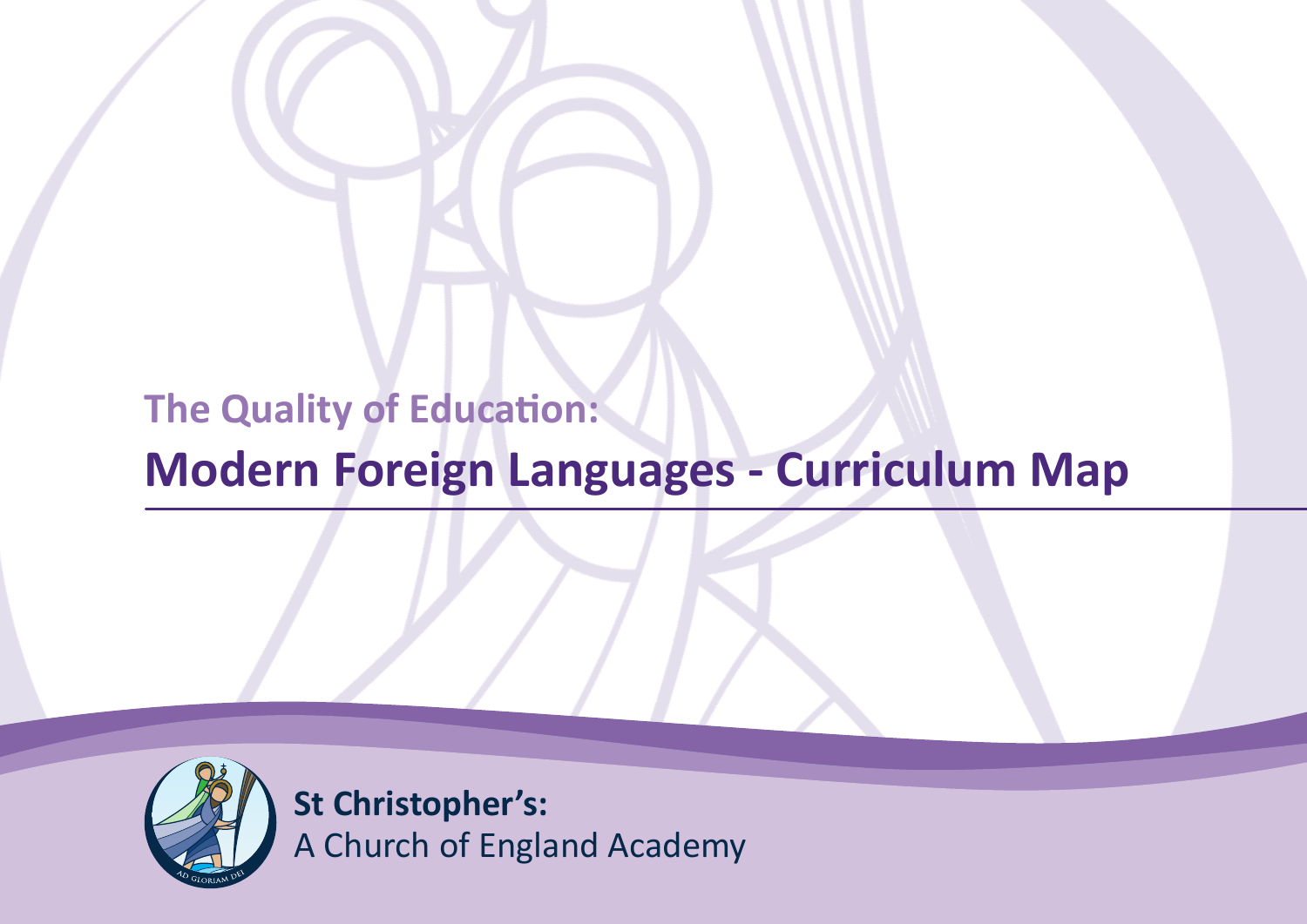#### **Key Stage 3: Year 7**

Please note: German is taught from January 2022

| <b>Curriculum</b>                  | Term 1                                                                                                                                                                                                                                             | Term 2                                                                                                                                                                                                                                                                                                 | Term <sub>3</sub>                                                                                                                                                                                                |
|------------------------------------|----------------------------------------------------------------------------------------------------------------------------------------------------------------------------------------------------------------------------------------------------|--------------------------------------------------------------------------------------------------------------------------------------------------------------------------------------------------------------------------------------------------------------------------------------------------------|------------------------------------------------------------------------------------------------------------------------------------------------------------------------------------------------------------------|
| <b>French</b><br>Year <sub>7</sub> | <b>Topic: Me and my family</b>                                                                                                                                                                                                                     | <b>Topic: Free time</b>                                                                                                                                                                                                                                                                                | <b>Topic: School</b>                                                                                                                                                                                             |
|                                    | Content:<br>Greetings<br><b>Numbers</b><br>٠<br>Dates and birthdays<br>Where you live<br>$\bullet$<br>Brothers and sisters<br>$\bullet$<br>Eye and hair colours<br>$\bullet$<br>Colours<br>$\bullet$<br>Pets<br>$\bullet$<br>School equipment<br>٠ | Content:<br>Sports<br>$\bullet$<br>Opinions<br>$\bullet$<br>Weather<br>$\bullet$<br>Other free time activities<br>$\bullet$<br>Technology (mobiles)<br>$\bullet$                                                                                                                                       | Content:<br>School subjects<br>$\bullet$<br>Opinions of school subjects<br>$\bullet$<br><b>School facilities</b><br>$\bullet$<br>Break time activities<br>$\bullet$<br>Time<br>$\bullet$<br>Uniform<br>$\bullet$ |
| German<br>Year <sub>7</sub>        |                                                                                                                                                                                                                                                    | <b>Topic: All About Me</b>                                                                                                                                                                                                                                                                             | <b>Topic: My family</b>                                                                                                                                                                                          |
|                                    |                                                                                                                                                                                                                                                    | Content:<br><b>Background on Germany</b><br>$\bullet$<br>Greetings<br>$\bullet$<br>Introducing myself<br>$\bullet$<br>Numbers 1-31<br>$\bullet$<br>Months and dates<br>$\bullet$<br>$\bullet$<br>Ages<br>Countries/where I live<br>$\bullet$<br>Alphabet<br>$\bullet$<br>School equipment<br>$\bullet$ | Content:<br>Pets<br>$\bullet$<br>Numbers 31-100<br>$\bullet$<br>Brothers and sisters<br>$\bullet$<br>Other family members<br>$\bullet$<br>Colours<br>$\bullet$<br>Physical descriptions<br>$\bullet$             |
| Spanish<br>Year 7                  | Topic: Me and my family                                                                                                                                                                                                                            | <b>Topic: Free time</b>                                                                                                                                                                                                                                                                                | <b>Topic: School</b>                                                                                                                                                                                             |
|                                    | Content:<br>Greetings<br>٠<br>Introducing myself<br>$\bullet$<br><b>Numbers</b><br>$\bullet$<br>Dates and birthdays<br>$\bullet$<br>Brothers and sisters<br>Colours<br>Pets                                                                        | Content:<br>Free time activities<br>$\bullet$<br>Opinions<br>$\bullet$<br>Sports<br>$\bullet$<br>Weather<br>$\bullet$<br>Favourite things<br>$\bullet$                                                                                                                                                 | Content:<br>School subjects<br>$\bullet$<br>Opinions of school subjects<br>$\bullet$<br><b>School facilities</b><br>$\bullet$<br>Break time activities<br>$\bullet$                                              |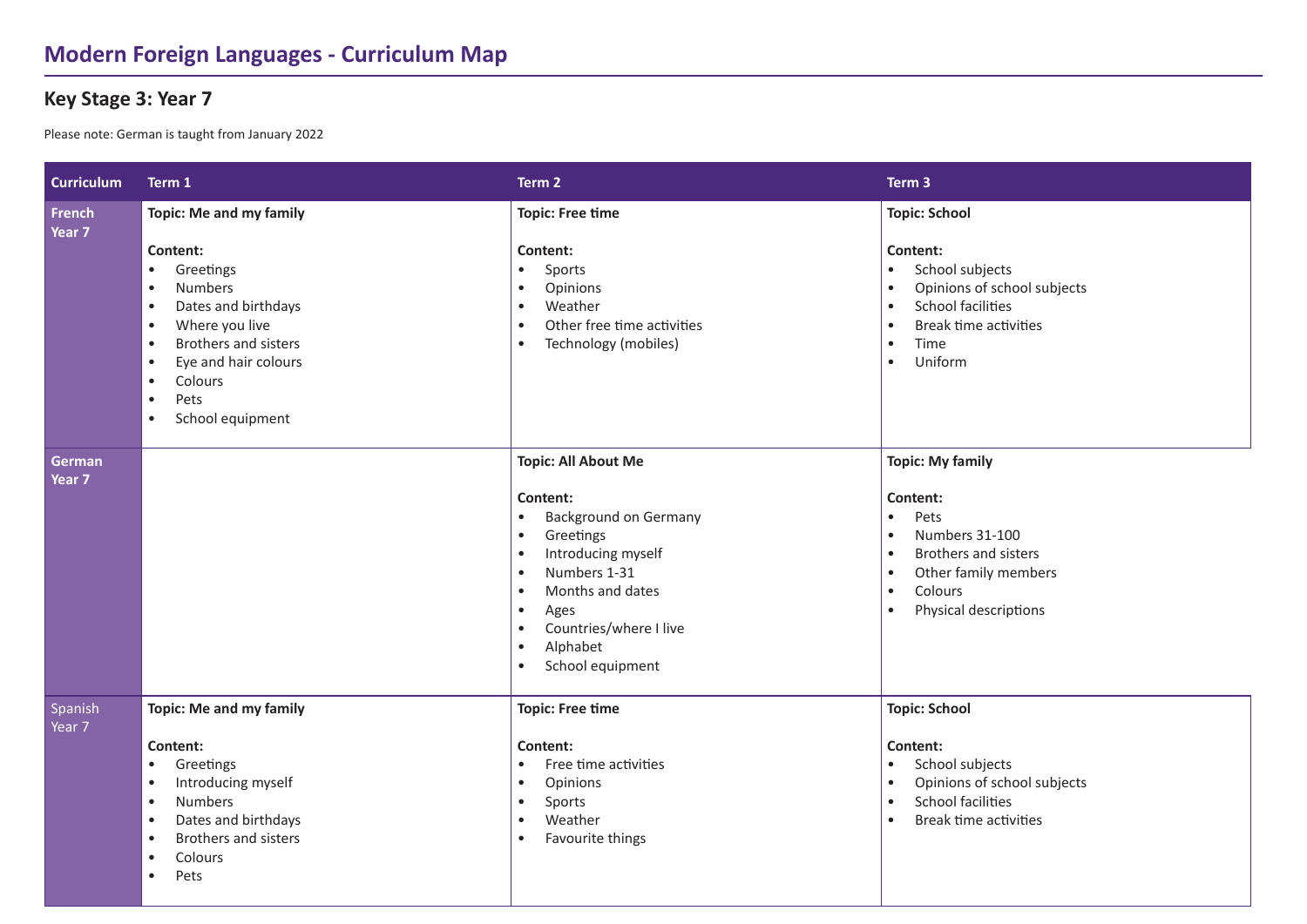# **Key Stage 3: Year 8**

| <b>Curriculum</b>                   | Term 1                                                                                                                                                                                                      | Term 2                                                                                                                                                                                                                                                                                                                                                                | Term 3                                                                                                                                                                                                                                                                                                                                               |
|-------------------------------------|-------------------------------------------------------------------------------------------------------------------------------------------------------------------------------------------------------------|-----------------------------------------------------------------------------------------------------------------------------------------------------------------------------------------------------------------------------------------------------------------------------------------------------------------------------------------------------------------------|------------------------------------------------------------------------------------------------------------------------------------------------------------------------------------------------------------------------------------------------------------------------------------------------------------------------------------------------------|
| French<br>Year <sub>8</sub>         | <b>Topic: Past activities and opinions</b><br>Content:<br>Countries<br>$\bullet$<br>Holiday activities<br>$\bullet$<br>Opinions<br>$\bullet$                                                                | <b>Topic: Going out</b><br>Content:<br>Technology<br>$\bullet$<br>Making arrangements to go out<br>$\bullet$<br>Telling the time<br>$\bullet$<br>Types of music<br>$\bullet$                                                                                                                                                                                          | <b>Topic: Healthy lifestyle</b><br>Content:<br>The body<br>$\bullet$<br>Eating healthily<br>$\bullet$<br>Sport<br>$\bullet$<br>Keeping fit<br>$\bullet$                                                                                                                                                                                              |
| German<br>Year 8                    | <b>Topic: Free time</b><br>Content:<br>$\bullet$<br>Sports<br>Other leisure activities<br>$\bullet$<br>Frequency of activities<br>$\bullet$<br>Activities on mobiles or computers<br>$\bullet$              | <b>Topic: School</b><br>Content:<br>Nos 1-100<br>$\bullet$<br>Telling the time $-12$ hour and digital<br>$\bullet$<br>School subjects & opinions<br>$\bullet$<br>School system in Germany<br>$\bullet$<br>Descriptions of teacher (sein/ihr)<br>$\bullet$<br><b>School facilities</b><br>$\bullet$<br>Description of school<br>$\bullet$<br>School rules<br>$\bullet$ | Topic: Out and about/Talking about the past<br>Content:<br>Places around a town (es gibt ein/kein)<br>$\bullet$<br>Holiday destinations<br>$\bullet$<br>Holidays in the future tense<br>$\bullet$<br>Topic: Football (Post Year 8 exams)*<br>Content:<br>Consolidation of present tense using football<br>vocabulary - link to Euros/World Cup, etc* |
| <b>Spanish</b><br>Year <sub>8</sub> | <b>Topic: Family and friends</b><br>Content:<br>Family members<br>$\bullet$<br>Numbers 1-100<br>$\bullet$<br>Physical descriptions<br>$\bullet$<br>Where I live<br>$\bullet$<br>Compass points<br>$\bullet$ | <b>Topic: My town</b><br>Content:<br>Places in town<br>$\bullet$<br>Telling the time<br>$\bullet$<br>Activities in town<br>$\bullet$<br>Ordering sbacks<br>$\bullet$<br>Making future plans<br>$\bullet$<br>Topic: Holidays<br>Content:<br>Destinations<br>$\bullet$<br>Transport<br>$\bullet$<br>Activities<br>$\bullet$<br>Opinions<br>$\bullet$                    | <b>Topic: My life</b><br>Content:<br>Using my mobile<br>$\bullet$<br>Music<br>$\bullet$<br><b>TV</b><br>$\bullet$<br>Past tense activities<br>$\bullet$                                                                                                                                                                                              |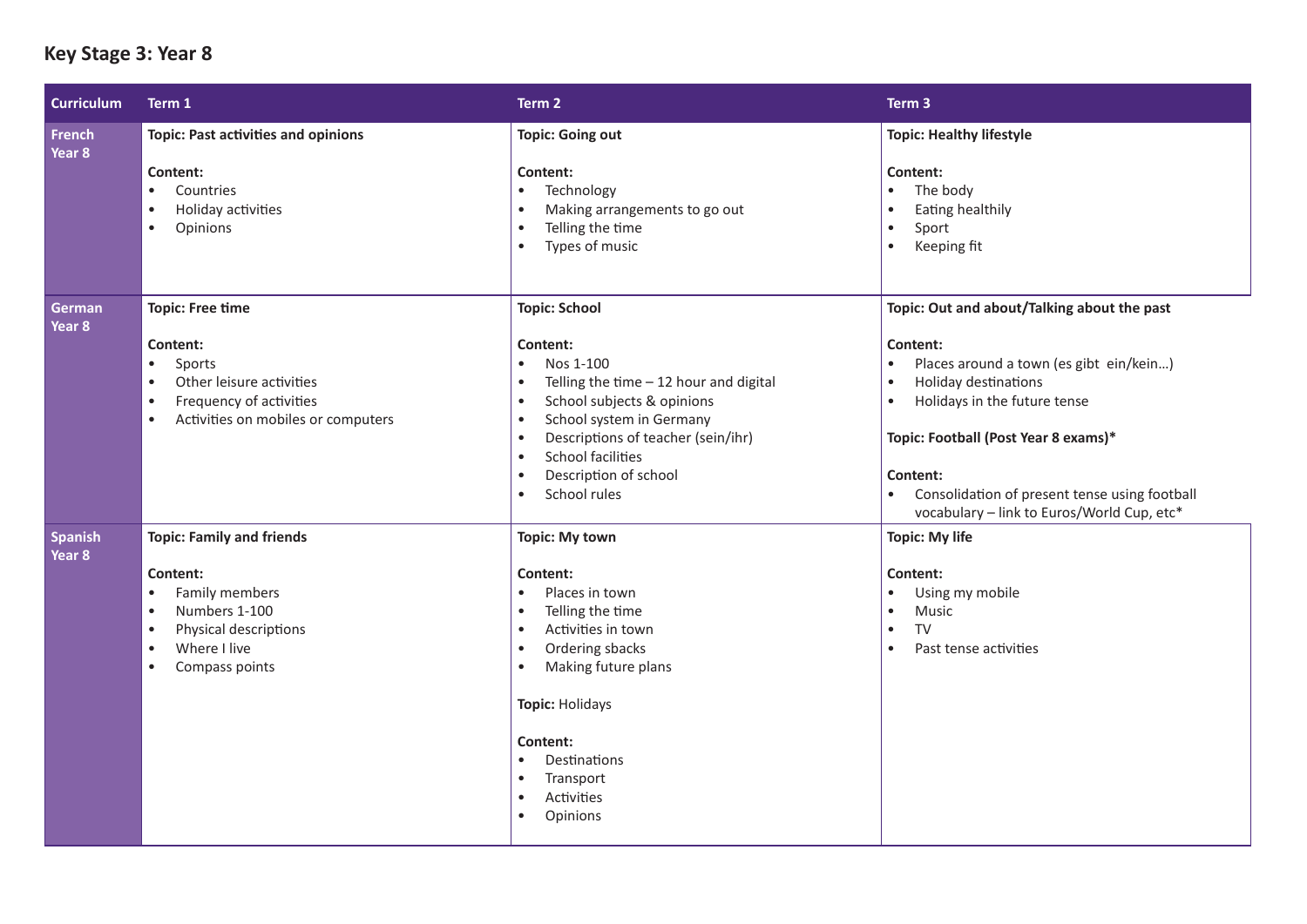# **Key Stage 3: Year 9**

| <b>Curriculum</b>        | Term 1                                                          | Term 2                                              | Term <sub>3</sub>                                                                        |
|--------------------------|-----------------------------------------------------------------|-----------------------------------------------------|------------------------------------------------------------------------------------------|
| <b>French</b><br>Year 9  | Topic: Relationships with family and friends<br>Content:        | <b>Topic: Where I live</b><br>Content:              | <b>Topic: My studies</b><br>Content:                                                     |
|                          | Revision of family members                                      | My house<br>$\bullet$                               | Revision of school subjects<br>$\bullet$                                                 |
|                          | Talking about family members<br>٠<br>Talking about friends<br>٠ | My home town<br>$\bullet$<br>My region<br>$\bullet$ | Giving opinions of school subjects<br>$\bullet$<br>Talking about my studies<br>$\bullet$ |
|                          | Talking about a partner<br>٠                                    |                                                     | Daily routine in school                                                                  |
|                          | Plans for the future<br>٠                                       |                                                     | School rules and uniform<br>٠                                                            |
| German<br>Year 9         | <b>Topic: Holidays</b>                                          | <b>Topic: Media and Future Jobs</b>                 | <b>Topic: Health and Fitness</b>                                                         |
|                          | Content:                                                        | Content:                                            | Content:                                                                                 |
|                          | Countries                                                       | Films<br>$\bullet$                                  | Food and drink - at home and at a café/restaurant                                        |
|                          | Weather<br>Transport<br>٠                                       | TV programmes<br>$\bullet$<br>Reading<br>$\bullet$  | Keeping fit<br>$\bullet$<br>Dinner parties                                               |
|                          | Activities on holiday                                           | - Use of IT/screen time                             |                                                                                          |
|                          |                                                                 | - Careers using languages                           |                                                                                          |
| <b>Spanish</b><br>Year 9 | Topic: Relationships with family and friends                    | <b>Topic: Where I live</b>                          | <b>Topic: My studies</b>                                                                 |
|                          | Content:                                                        | Content:                                            | Content:                                                                                 |
|                          | Revision of family members<br>٠                                 | My house<br>$\bullet$                               | Revision of school subjects<br>٠                                                         |
|                          | Talking about family members<br>٠                               | My home town<br>$\bullet$                           | Giving opinions of school subjects<br>$\bullet$                                          |
|                          | Talking about friends<br>٠                                      | My region<br>$\bullet$                              | Talking about my studies<br>$\bullet$                                                    |
|                          | Talking about a partner<br>٠<br>Plans for the future            |                                                     | Daily routine in school<br>$\bullet$<br>School rules and uniform                         |
|                          | ٠                                                               |                                                     |                                                                                          |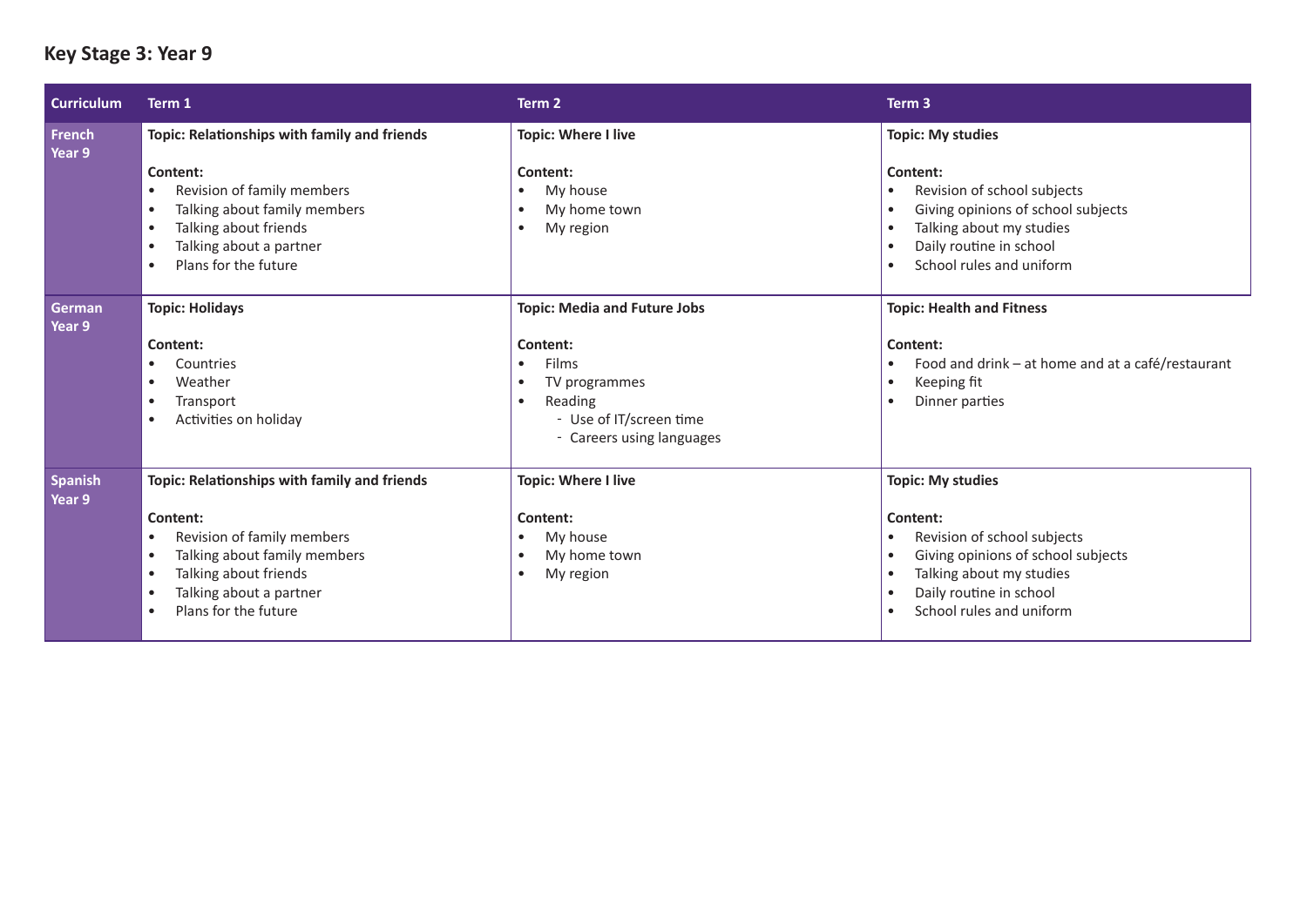# **Key Stage 4: Year 10**

| <b>Curriculum</b>         | Half-term 1                                                                                                                                                                                                      | <b>Half-term 2</b>                                                                                                       | Half-term 3                                                                                                     | Half-term 4                                                                                                                                                                                   | <b>Half-term 5</b>                                                                                                                                                                                                                                        | Half-term 6                                                                                                  |
|---------------------------|------------------------------------------------------------------------------------------------------------------------------------------------------------------------------------------------------------------|--------------------------------------------------------------------------------------------------------------------------|-----------------------------------------------------------------------------------------------------------------|-----------------------------------------------------------------------------------------------------------------------------------------------------------------------------------------------|-----------------------------------------------------------------------------------------------------------------------------------------------------------------------------------------------------------------------------------------------------------|--------------------------------------------------------------------------------------------------------------|
| <b>French</b><br>Year 10  | Theme: Identity and culture<br><b>Topic: Free-time activities</b><br>Music<br>$\bullet$<br>Cinema and TV<br>$\bullet$<br>Food and eating out<br>$\bullet$<br>Sport<br>$\bullet$                                  |                                                                                                                          | Theme: Identity and culture<br>Topic: Customs and festivals in French-speaking<br>countries/ communities        |                                                                                                                                                                                               | <b>Theme: Current and future</b><br>study and employment<br>Topic: Life at school/<br>college and EXAMS                                                                                                                                                   | Theme: Local, national,<br>international and global<br>areas of interest<br><b>Topic: Travel and tourism</b> |
| <b>German</b><br>Year 10  | <b>Theme: Current and future</b><br>study and employment<br>Topic:<br>Revision of school<br>$\bullet$<br>subjects + opinions<br>Daily routine in school<br>$\bullet$<br>School rules and<br>$\bullet$<br>uniform | Theme: Identity and<br>culture<br><b>Topic: Free-time activities</b><br>Music<br>$\bullet$<br>Cinema and TV<br>$\bullet$ | <b>Theme: Current and future</b><br>study and employment<br><b>Topic: Work experience</b><br>and part-time jobs | Theme: Local, national,<br>international + global<br>areas of interest<br><b>Topic: Healthy/unhealthy</b><br>living<br>$food + drink$<br>$\bullet$<br>sport + fitness<br>unhealthy lifestyles | <b>EXAMS</b><br>Theme: Local, national, international and global areas<br>of interest<br><b>Topic: Travel and tourism</b><br>favourite types of holiday<br>$\bullet$<br>Future and ideal holiday plans<br>$\bullet$<br>Booking accommodation<br>$\bullet$ |                                                                                                              |
| <b>Spanish</b><br>Year 10 | Theme: Identity and culture<br><b>Topic: Free-time activities</b><br>Food and eating out<br>$\bullet$<br>Sport<br>$\bullet$                                                                                      |                                                                                                                          | Theme: Identity and culture<br>Topic: Customs and festivals in Spanish-speaking<br>countries/ communities       |                                                                                                                                                                                               | <b>Theme: Current and future</b><br>study and employment<br>Topic: Life at school/<br>college and EXAMS                                                                                                                                                   | Theme: Local, national,<br>international and global<br>areas of interest<br><b>Topic: Travel and tourism</b> |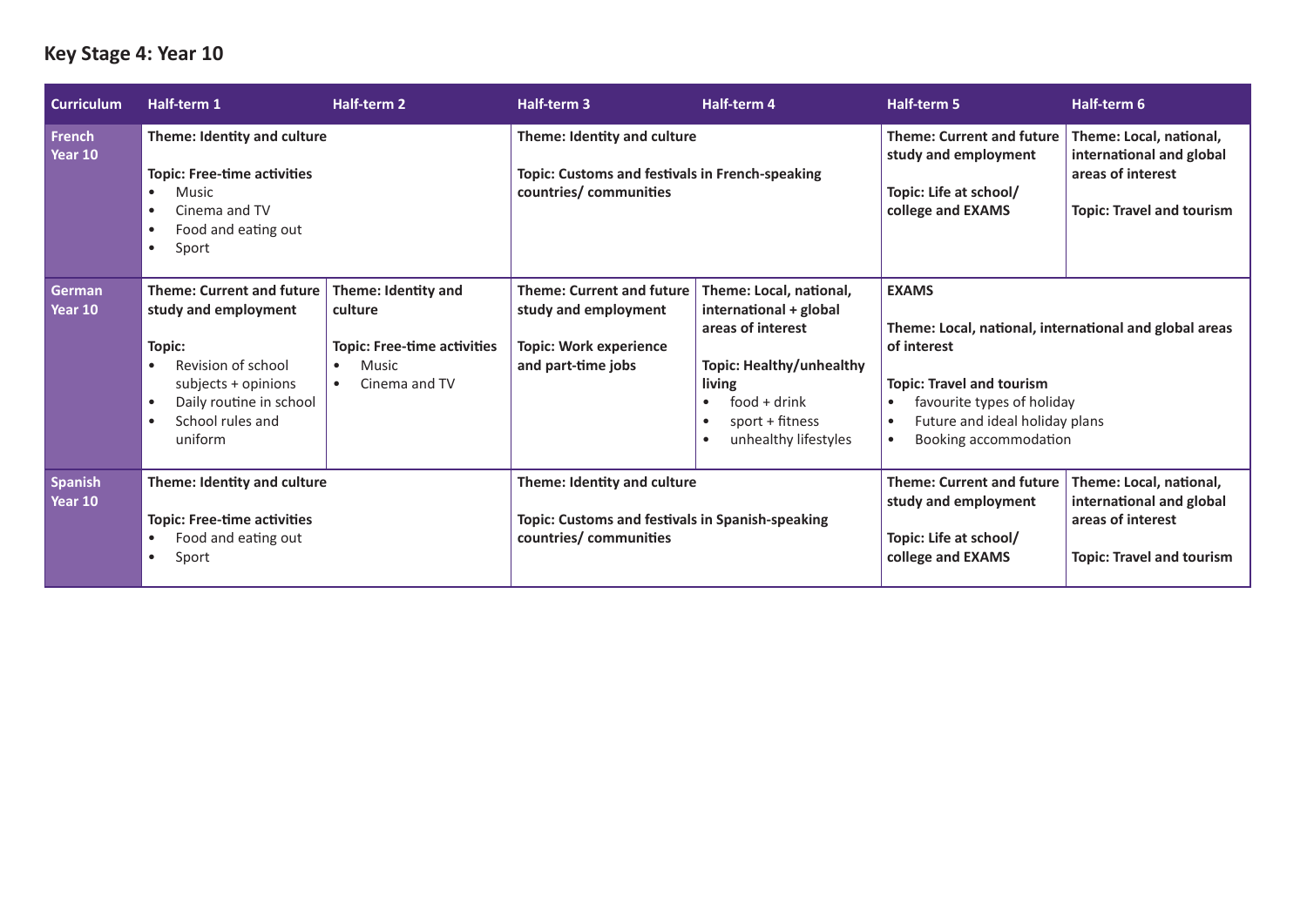#### **Key Stage 4: Year 11**

| <b>Curriculum</b> | Half-term 1                                                                                 | Half-term 2                                                                                                                             | Half-term 3                                                                                                                                                                                                                                                                                                                                                                                                                                                   | Half-term 4                                                                                               | Half-term 5                             | Half-term 6 |
|-------------------|---------------------------------------------------------------------------------------------|-----------------------------------------------------------------------------------------------------------------------------------------|---------------------------------------------------------------------------------------------------------------------------------------------------------------------------------------------------------------------------------------------------------------------------------------------------------------------------------------------------------------------------------------------------------------------------------------------------------------|-----------------------------------------------------------------------------------------------------------|-----------------------------------------|-------------|
| French<br>Year 11 | <b>Theme: Current and future</b><br>study and employment<br><b>Topic: Education post-16</b> | Theme: Local, national,<br>international and global<br>areas of interest<br><b>Topic: Social issues</b><br>Healthy/ unhealthy<br>living | <b>PPE EXAMS</b><br>Theme: Identity and<br>culture<br>Topic: Marriage/<br>Partnership<br><b>Topic: Technology in</b><br>everyday life<br>Social media<br>$\bullet$<br>Mobile technology<br>$\bullet$<br>Theme: Local, national,<br>international and global<br>areas of interest<br><b>Topic: Social issues</b><br>Charity/voluntary<br>$\bullet$<br>work<br><b>Topic: Global issues</b><br>Homelessness/poverty<br>$\bullet$<br>The environment<br>$\bullet$ | <b>Theme: Current and future</b><br>study and employment<br><b>Topic: Career choices and</b><br>ambitions | <b>Revision and exam</b><br>preparation |             |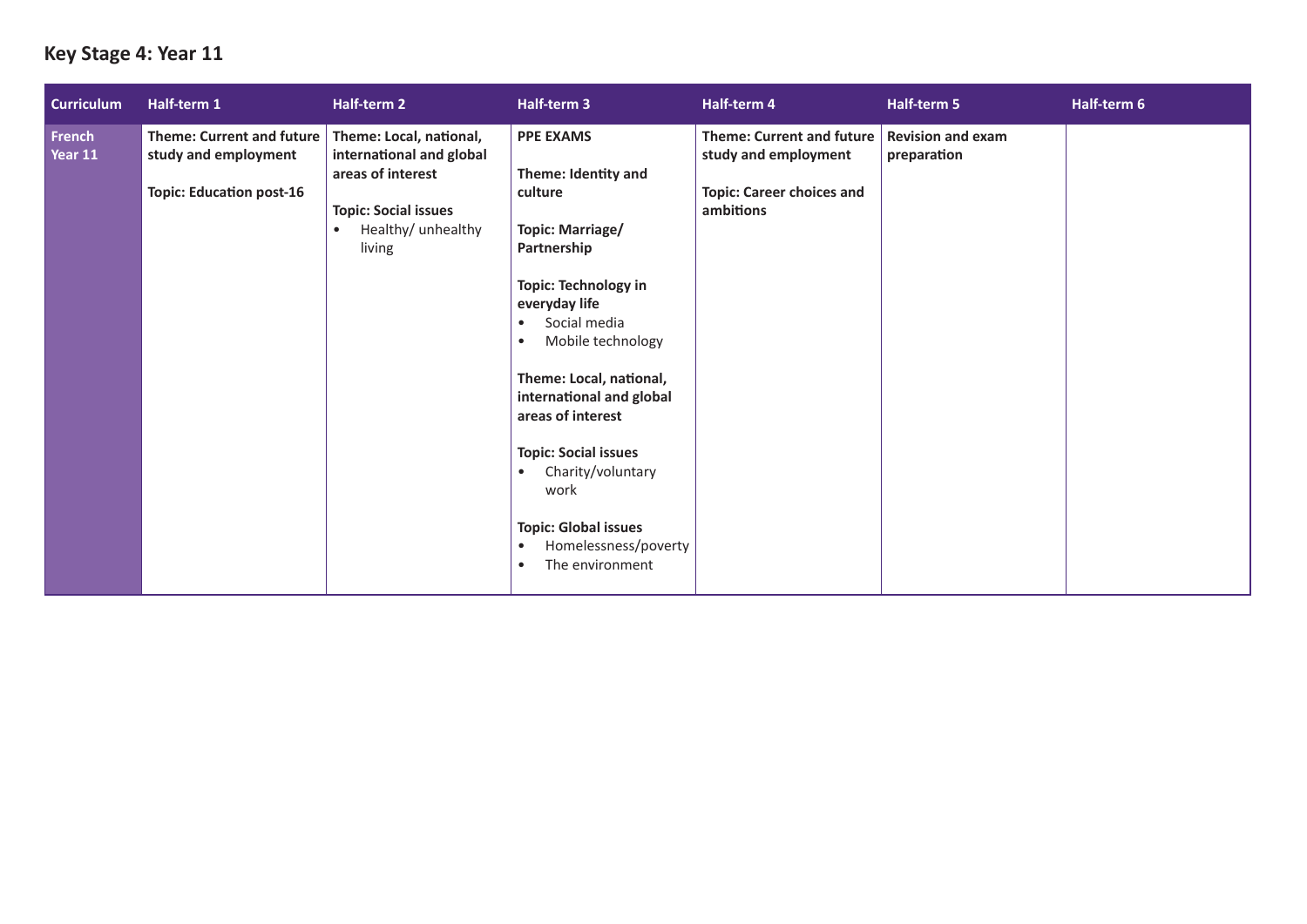| <b>Curriculum</b> | Half-term 1                                                                                                                                | Half-term 2                                                                                                                                                                       | Half-term 3                                                                                                                                                                                                                                                                                                                                                                                                                                                                                                                   | Half-term 4                                                                                                                                                                                                                                       | Half-term 5                             | Half-term 6 |
|-------------------|--------------------------------------------------------------------------------------------------------------------------------------------|-----------------------------------------------------------------------------------------------------------------------------------------------------------------------------------|-------------------------------------------------------------------------------------------------------------------------------------------------------------------------------------------------------------------------------------------------------------------------------------------------------------------------------------------------------------------------------------------------------------------------------------------------------------------------------------------------------------------------------|---------------------------------------------------------------------------------------------------------------------------------------------------------------------------------------------------------------------------------------------------|-----------------------------------------|-------------|
| German<br>Year 11 | Theme: Local, national,<br>international and global<br>areas of interest<br><b>Topic: Travel and tourism</b><br>Past holidays<br>$\bullet$ | Theme: Identity and<br>culture<br><b>Topic: Technology in</b><br>everyday life<br>Social Media<br>Mobile technology<br>$\bullet$<br><b>Topic: Customs and</b><br><b>Festivals</b> | <b>PPE Exams</b><br>Theme: Local, national,<br>international and global<br>areas of interest<br><b>Topic: Revision of house</b><br>and home (Completed<br>during year 9 lockdown)<br>Theme: Identity and<br><b>Culture</b><br><b>Topic: Revision of family</b><br>and relationships (year 9<br>work)<br>Theme: Local, national,<br>international and global<br>areas of interest<br><b>Topic: Social issues</b><br>Charity/voluntary<br>$\bullet$<br>work<br><b>Topic: Global issues</b><br>Homelessness/poverty<br>$\bullet$ | Theme: Local, national,<br>international and global<br>are-as of interest<br><b>Topic: Global issues</b><br>Environment<br>$\bullet$<br><b>Theme: Current and future</b><br>study and employment<br><b>Topic: Career choices and</b><br>ambitions | <b>Revision and exam</b><br>preparation |             |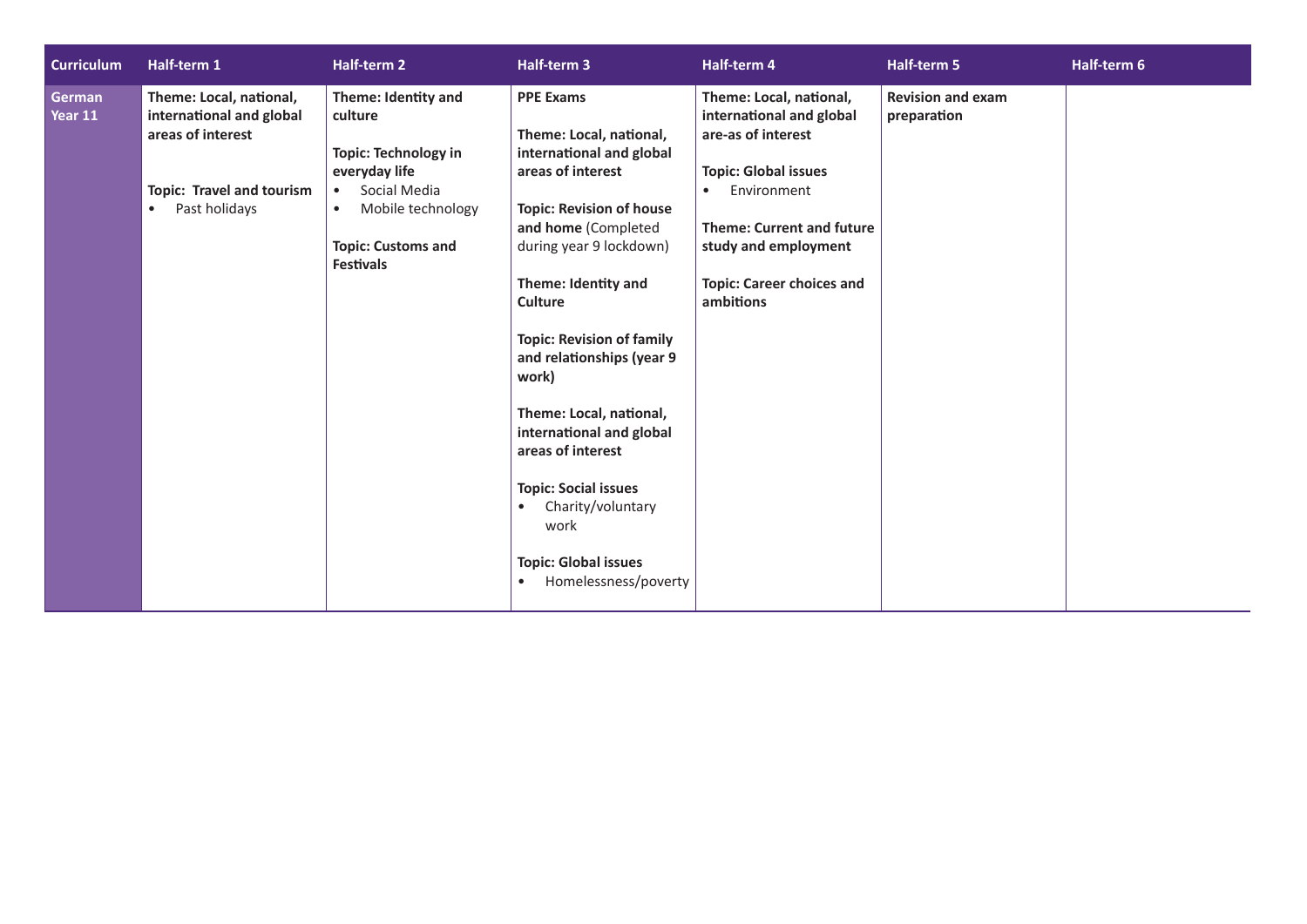| <b>Curriculum</b>  | Half-term 1                                                                                 | Half-term 2                                                                                                                                          | Half-term 3                                                                                                                                                                                                                                                                                                                                                                                                                    | Half-term 4                                                                                               | Half-term 5                             | Half-term 6 |
|--------------------|---------------------------------------------------------------------------------------------|------------------------------------------------------------------------------------------------------------------------------------------------------|--------------------------------------------------------------------------------------------------------------------------------------------------------------------------------------------------------------------------------------------------------------------------------------------------------------------------------------------------------------------------------------------------------------------------------|-----------------------------------------------------------------------------------------------------------|-----------------------------------------|-------------|
| Spanish<br>Year 11 | <b>Theme: Current and future</b><br>study and employment<br><b>Topic: Education post-16</b> | Theme: Local, national,<br>international and global<br>areas of interest<br><b>Topic: Social issues</b><br>Healthy/ unhealthy<br>$\bullet$<br>living | <b>PPE EXAMS</b><br>Theme: Identity and<br>culture<br>Topic: Marriage/<br>Partnership<br><b>Topic: Technology in</b><br>everyday life<br>Social media<br>$\bullet$<br>Mobile technology<br>$\bullet$<br>Theme: Local, national,<br>international and global<br>are-as of interest<br><b>Topic: Social issues</b><br>Charity/voluntary<br>$\bullet$<br>work<br><b>Topic: Global issues</b><br>Homelessness/poverty<br>$\bullet$ | <b>Theme: Current and future</b><br>study and employment<br><b>Topic: Career choices and</b><br>ambitions | <b>Revision and exam</b><br>preparation |             |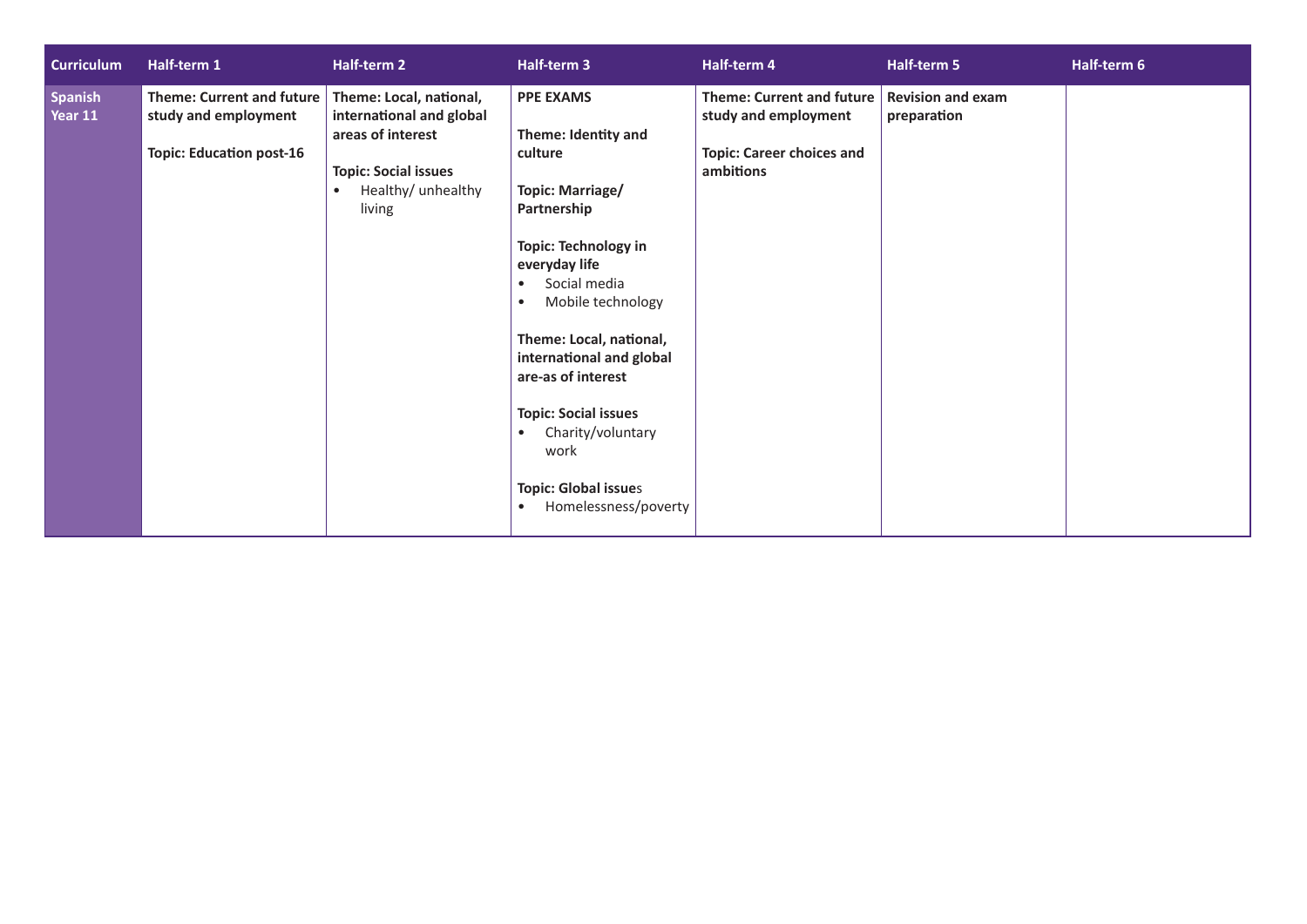# **Key Stage 5: Year 12**

| <b>Curriculum</b>                   | Half-term 1                                                                                                                                                                                                                                                                                                                                                       | <b>Half-term 2</b>                                                                                                                                                                                                                                                                                                                                                | Half-term 3                                                                                                                                                                                                                                                                                                                                                                                                                                                                                                                                   | <b>Half-term 4</b>                                                                                                                                                                                                                                                                                                                                                                                                   | <b>Half-term 5</b>                                                                                                                                                                                                                                                                                                        | Half-term 6                                                                                                                                                                                                                                                                                                                                                                                                                                                                                                                        |
|-------------------------------------|-------------------------------------------------------------------------------------------------------------------------------------------------------------------------------------------------------------------------------------------------------------------------------------------------------------------------------------------------------------------|-------------------------------------------------------------------------------------------------------------------------------------------------------------------------------------------------------------------------------------------------------------------------------------------------------------------------------------------------------------------|-----------------------------------------------------------------------------------------------------------------------------------------------------------------------------------------------------------------------------------------------------------------------------------------------------------------------------------------------------------------------------------------------------------------------------------------------------------------------------------------------------------------------------------------------|----------------------------------------------------------------------------------------------------------------------------------------------------------------------------------------------------------------------------------------------------------------------------------------------------------------------------------------------------------------------------------------------------------------------|---------------------------------------------------------------------------------------------------------------------------------------------------------------------------------------------------------------------------------------------------------------------------------------------------------------------------|------------------------------------------------------------------------------------------------------------------------------------------------------------------------------------------------------------------------------------------------------------------------------------------------------------------------------------------------------------------------------------------------------------------------------------------------------------------------------------------------------------------------------------|
| <b>French</b><br>Year <sub>12</sub> | Theme 1: Evolving society<br>in France<br>Changing family<br>$\bullet$<br>structure<br>Reasons for changes in<br>$\bullet$<br>the family structure<br>Attitudes towards<br>$\bullet$<br>marriage, relationships $\cdot$<br>Theme 2: Festivals &<br>traditions<br>Traditional & more<br>modern celebrations<br>in France<br>Religious / historical<br>celebrations | <b>Prescribed film:</b><br><b>Intouchables</b><br>Character analysis /<br>$\bullet$<br>relationships<br>Key themes<br>$\bullet$<br>Social & historical<br>$\bullet$<br>context and setting<br><b>Techniques</b><br>Theme 2: Festivals &<br>traditions<br>Traditional<br>$\bullet$<br>celebrations in French<br>speaking countries<br>Sporting events<br>$\bullet$ | <b>Theme 2: Music</b><br>The importance of<br>$\bullet$<br>music in popular<br>culture<br>Current trends<br>$\bullet$<br>Cultural diversity &<br>$\bullet$<br>music<br>French music & quotas<br>$\bullet$<br>Music festivals<br>$\bullet$<br>What are French songs<br>$\bullet$<br>about?<br>Protest songs<br>$\bullet$<br>Music and charity<br>$\bullet$<br>organisations<br><b>Theme 2: Medias</b><br>French attitudes<br>$\bullet$<br>towards new<br>technology<br>Internet & social<br>$\bullet$<br>medias<br>Cyber bullying<br>$\bullet$ | <b>Theme 1: Education</b><br>The French school<br>$\bullet$<br>system<br>Exams & progress<br>$\bullet$<br>Demands on young<br>people<br>Problems & behaviour<br>Secularism<br><b>Higher education</b><br>$\bullet$<br>Theme 2: Political and<br>artistic culture in French<br>speaking countries<br>Cultural & historical<br>$\bullet$<br>heritage<br>Regional differences<br>Food<br>$\bullet$<br>Impact on tourism | Theme 1: The world of<br>work<br>changing trends in the<br>$\bullet$<br>world of work<br>employment<br>$\bullet$<br>$\bullet$<br>parity<br>voluntary work<br>seasonal work<br>$\bullet$<br><b>Theme 2: Medias</b><br>Press, TV & radio<br>$\bullet$<br>Freedom of speech<br>$\bullet$<br>The cinema industry<br>$\bullet$ | Theme 1: the world of<br>work<br>strikes & trade unions<br>$\bullet$<br><b>Prescribed film:</b><br><b>Intouchables</b><br>Character analysis /<br>$\bullet$<br>relationships<br>Key themes<br>$\bullet$<br>Social & historical<br>context and setting<br><b>Techniques</b><br>$\bullet$<br><b>Theme 2: Medias</b><br>Stardom<br>$\bullet$<br>Exposure of private<br>$\bullet$<br>life (celebrities &<br>politicians)<br><b>PPE Exams</b><br><b>Progress reviews and</b><br>target setting meetings<br><b>Preparing for Year 13</b> |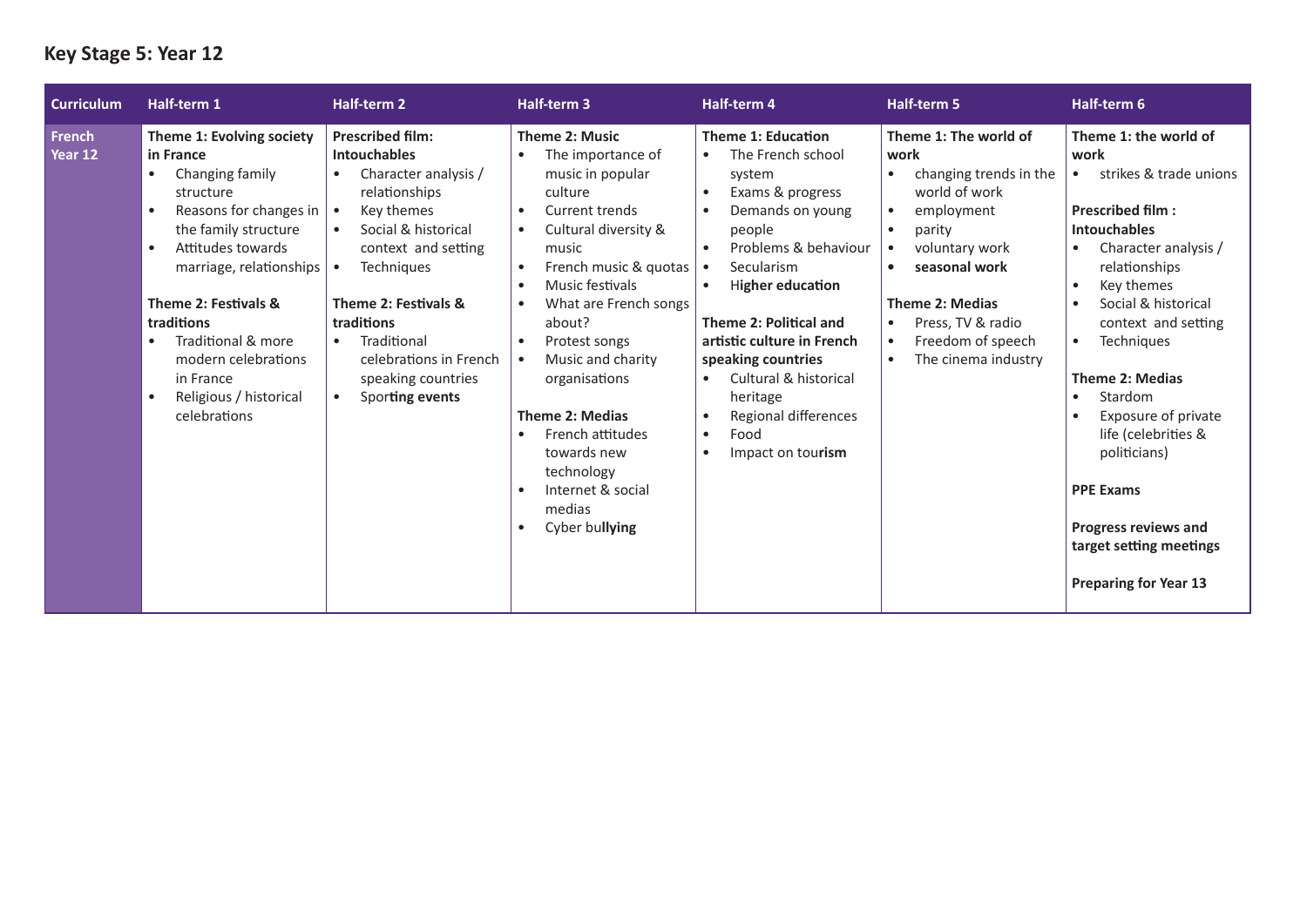| <b>Curriculum</b>         | Half-term 1                                                                                                                                                                                                                                  | Half-term 2                                                                                                                                                                                                                                                                                   | Half-term 3                                                                                                                                                                                                                    | Half-term 4                                                                                                                                                                                                                                                         | <b>Half-term 5</b>                                                                                                                                                                                                                                | Half-term 6                                                                                                                                                                                                                                                                                                                         |
|---------------------------|----------------------------------------------------------------------------------------------------------------------------------------------------------------------------------------------------------------------------------------------|-----------------------------------------------------------------------------------------------------------------------------------------------------------------------------------------------------------------------------------------------------------------------------------------------|--------------------------------------------------------------------------------------------------------------------------------------------------------------------------------------------------------------------------------|---------------------------------------------------------------------------------------------------------------------------------------------------------------------------------------------------------------------------------------------------------------------|---------------------------------------------------------------------------------------------------------------------------------------------------------------------------------------------------------------------------------------------------|-------------------------------------------------------------------------------------------------------------------------------------------------------------------------------------------------------------------------------------------------------------------------------------------------------------------------------------|
| German<br>Year 12         | <b>Education</b><br><b>Education system</b><br>$\bullet$<br>Situation of students<br>$\bullet$<br>Repeating the year<br>$\bullet$<br>Job training<br>$\bullet$<br>World of work<br>Working life in<br>Germany<br>Morale at work<br>$\bullet$ | World of work<br>$\bullet$<br>German businesses<br>and industries<br>Nature and the<br>environment<br>Environmental<br>awareness<br>Recycling<br>$\bullet$<br>Renewable energy<br><b>PPE exams - November</b><br><b>Progress reviews and</b><br>target setting meetings<br>Sustainable living | <b>Music</b><br>Changes and trends<br>$\bullet$<br>The influence of music<br>on popular culture<br>Media<br>Television and its<br>$\bullet$<br>impact on popular<br>culture<br>Digital, print and<br>$\bullet$<br>online media | The Role of festivals and<br>traditions<br>$\bullet$<br>Festivals and<br>celebrations                                                                                                                                                                               | <b>Festivals and traditions</b><br><b>Revision of Year 12 topics</b>                                                                                                                                                                              | <b>PPE Exams</b><br><b>Progress reviews and</b><br>target setting meetings<br>Film - Good Bye Lenin<br>Historical and social<br>context<br>Character analysis/<br>relationships<br>Key themes                                                                                                                                       |
| <b>Spanish</b><br>Year 12 | <b>Music</b><br>Changes and trends<br>$\bullet$<br>The impact of music<br>$\bullet$<br>on contemporary<br>culture                                                                                                                            | The media<br>TV and soap operas<br>$\bullet$<br>The press and the<br>$\bullet$<br>internet<br>Impact on society and<br>$\bullet$<br>politics<br><b>PPE exams - November</b><br><b>Progress reviews and</b><br>target setting meetings                                                         | <b>Changing family structure</b><br>Changing attitudes<br>towards, marriage,<br>relationships and<br>families                                                                                                                  | Film - Mar adentro<br>Detailed character<br>$\bullet$<br>analysis/relationships<br>Key themes<br>$\bullet$<br>Social and historical<br>context and setting<br>Techniques used by<br>$\bullet$<br>the director (camera<br>work, music, imagery<br>etc)<br>Key quotes | <b>Festivals and traditions</b><br>Festivals, fiestas,<br>$\bullet$<br>customs and traditions<br>The impact of tourism<br>in Spain<br>The economic effect,<br>opportunities which<br>tourism provides,<br>the social and<br>environmental effects | <b>PPE Exams</b><br><b>Progress reviews and</b><br>target setting meetings<br>Literary work - Como agua<br>para chocolate<br>Detailed character<br>analysis/relationships<br>Key themes<br>Social and historical<br>context and setting<br>Techniques used by<br>the director (camera<br>work, music, imagery<br>etc)<br>Key quotes |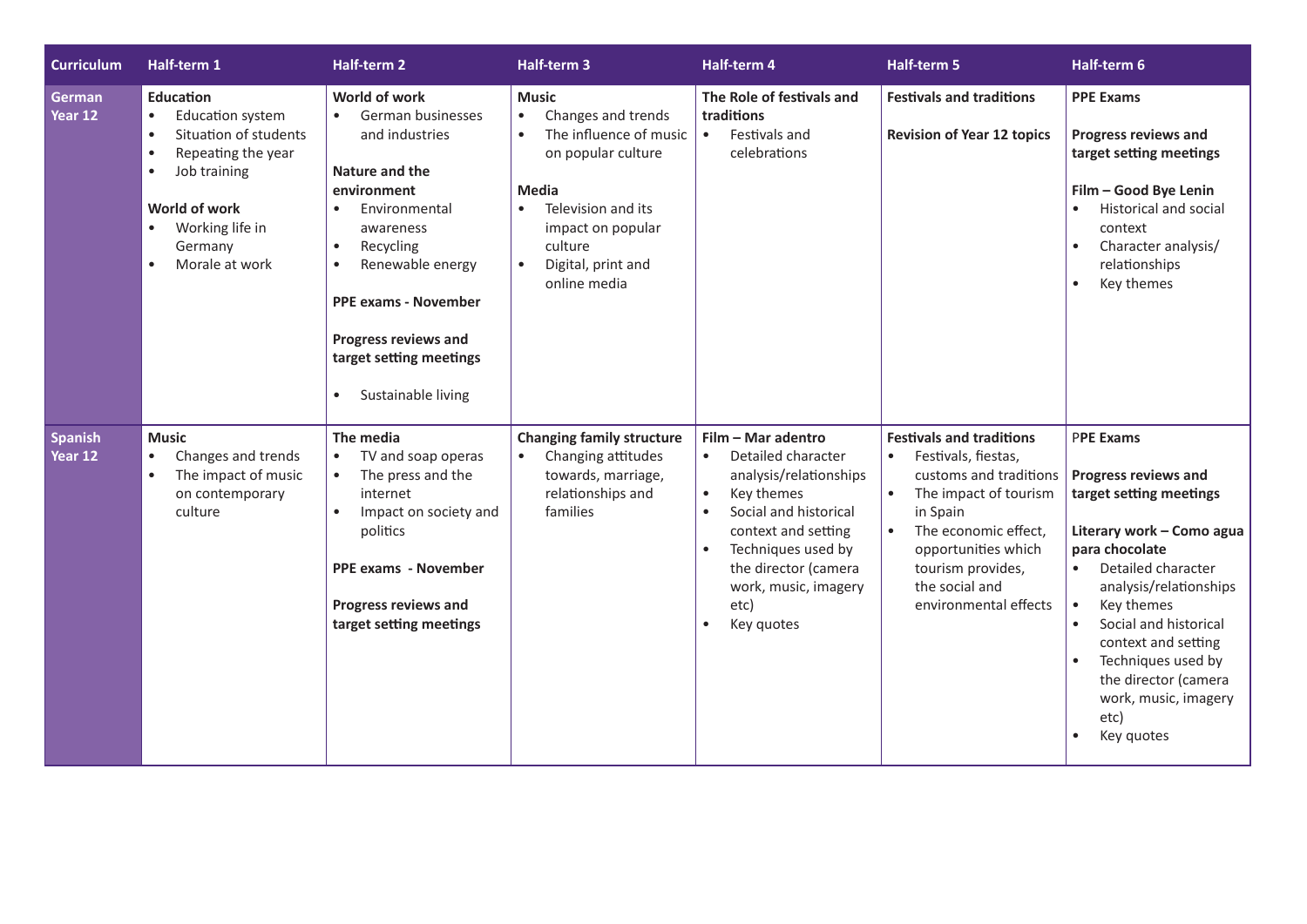#### **Key Stage 5: Year 13**

| <b>Curriculum</b>        | Half-term 1                                                                                                                                                                                                                                                                                                                                                                                                                                                                                                                                                                                                                  | Half-term 2                                                                                                                                                                                                                                                                                                                                                                                                                                                                                                                                                                                                                                                                                         | <b>Half-term 3</b>                                                                                                                                                                                                                                                                                                                                 | Half-term 4                                                                                                                                                                                                                                                                                                                                                                                                                                         | Half-term 5                            | Half-term 6      |
|--------------------------|------------------------------------------------------------------------------------------------------------------------------------------------------------------------------------------------------------------------------------------------------------------------------------------------------------------------------------------------------------------------------------------------------------------------------------------------------------------------------------------------------------------------------------------------------------------------------------------------------------------------------|-----------------------------------------------------------------------------------------------------------------------------------------------------------------------------------------------------------------------------------------------------------------------------------------------------------------------------------------------------------------------------------------------------------------------------------------------------------------------------------------------------------------------------------------------------------------------------------------------------------------------------------------------------------------------------------------------------|----------------------------------------------------------------------------------------------------------------------------------------------------------------------------------------------------------------------------------------------------------------------------------------------------------------------------------------------------|-----------------------------------------------------------------------------------------------------------------------------------------------------------------------------------------------------------------------------------------------------------------------------------------------------------------------------------------------------------------------------------------------------------------------------------------------------|----------------------------------------|------------------|
| <b>French</b><br>Year 13 | Theme 1: Changes in the<br>family structure<br>Revisit key concepts<br>$\bullet$<br>Adoption and<br>$\bullet$<br>surrogate mothers<br>Gay marriage<br>$\bullet$<br><b>Theme 2: Music</b><br>Revisit key concepts<br>$\bullet$<br>Music in French<br>$\bullet$<br>speaking countries<br>other than France<br>Literary work : un sac de<br>billes<br>Detailed character<br>analysis/relationships<br>Key themes<br>$\bullet$<br>Social and historical<br>$\bullet$<br>context and setting<br>Techniques used by<br>$\bullet$<br>the author<br>Key quotes<br>$\bullet$<br><b>Independent Research</b><br>Project - introduction | <b>Theme 1: Education</b><br>Revisit key concepts<br>$\bullet$<br>Higher education<br>$\bullet$<br>Theme 2: Festivals,<br>traditions & cultural<br>heritage<br>Revisit key concepts<br>$\bullet$<br>Festivals in French<br>$\bullet$<br>speaking countries<br>other than France<br>Literary work: Un sac de<br><b>billes</b><br>Detailed character<br>analysis/relationships<br>Key themes<br>$\bullet$<br>Social and historical<br>$\bullet$<br>context and setting<br>Techniques used by<br>$\bullet$<br>the author<br>Key quotes<br>$\bullet$<br><b>Independent Research</b><br>Project-progress review<br><b>PPE exams - November</b><br><b>Progress reviews and</b><br>target setting meetings | Theme 1: The world of<br>work<br>Revisit key concepts<br>$\bullet$<br>Theme 2: Media<br>Revisit key concepts<br>$\bullet$<br>Freedom of speech<br>$\bullet$<br>The occupation of France<br>during WW2<br><b>Occupied France</b><br>The Vichy government<br>The Resistance<br>$\bullet$<br><b>Independent Research</b><br>Project – progress review | Immigration and the<br>multicultural society in<br><b>France</b><br>The positive impact<br>$\bullet$<br>of immigration on<br>French society<br>Challenges and<br>integration<br>Rise of the far right<br><b>Prescribed film:</b><br><b>Intouchables</b><br>Character analysis /<br>relationships<br>Key themes<br>$\bullet$<br>Social & historical<br>context and setting<br>Techniques<br><b>Independent Research</b><br>Project - progress review | <b>Revisions + exam</b><br>preparation | <b>PPE Exams</b> |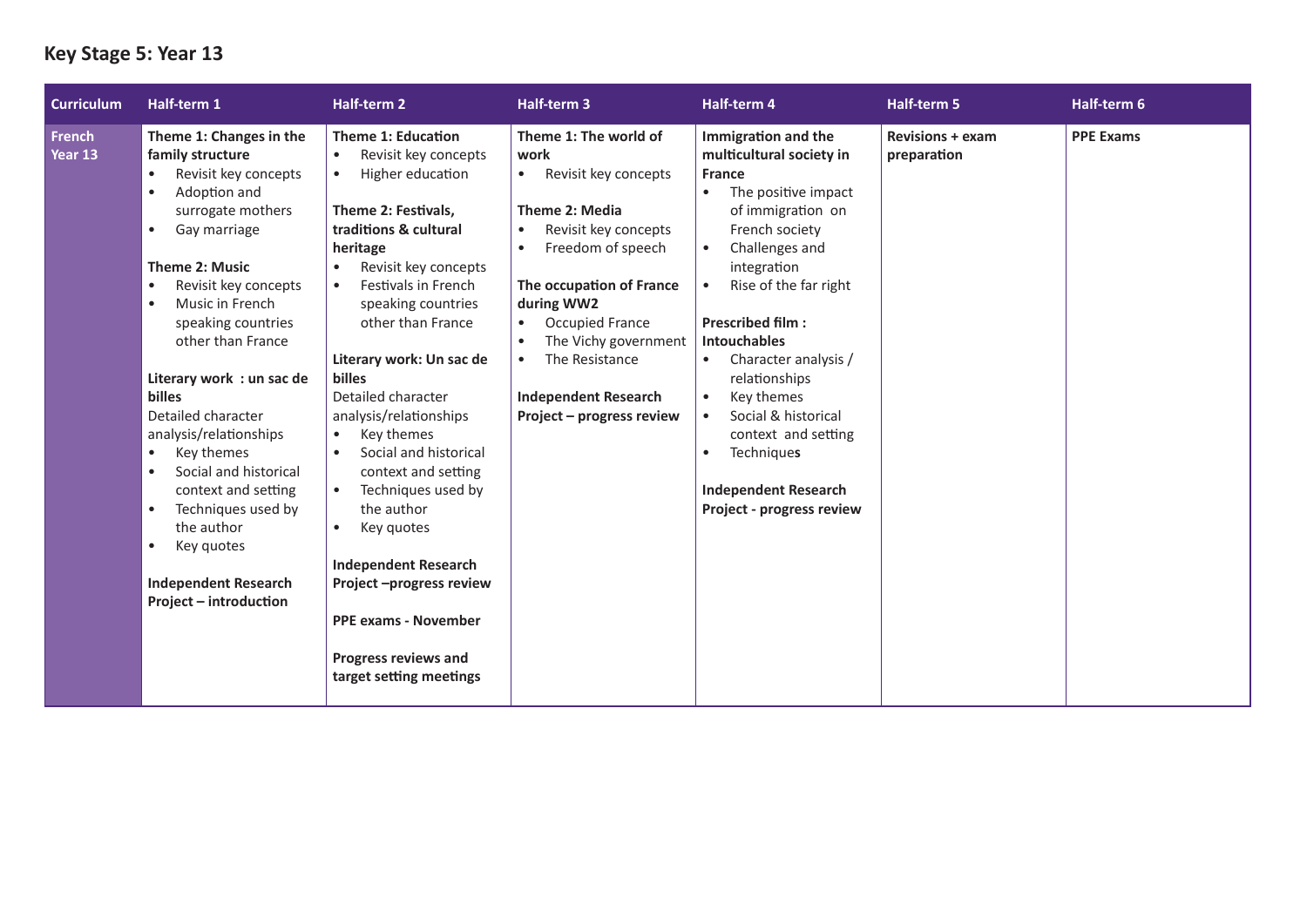| <b>Curriculum</b> | Half-term 1                                                                                                                                                                                                                                                                                                                                                                                                                                                                                | Half-term 2                                                                                                                                                                                                                                                                                                                                                                                                                                                                                                                                                                                                                                                         | Half-term 3                                                                                                                                                                                                                                                                                                                                                                                                                                                                                             | Half-term 4                                                                                           | Half-term 5                           | Half-term 6      |
|-------------------|--------------------------------------------------------------------------------------------------------------------------------------------------------------------------------------------------------------------------------------------------------------------------------------------------------------------------------------------------------------------------------------------------------------------------------------------------------------------------------------------|---------------------------------------------------------------------------------------------------------------------------------------------------------------------------------------------------------------------------------------------------------------------------------------------------------------------------------------------------------------------------------------------------------------------------------------------------------------------------------------------------------------------------------------------------------------------------------------------------------------------------------------------------------------------|---------------------------------------------------------------------------------------------------------------------------------------------------------------------------------------------------------------------------------------------------------------------------------------------------------------------------------------------------------------------------------------------------------------------------------------------------------------------------------------------------------|-------------------------------------------------------------------------------------------------------|---------------------------------------|------------------|
| German<br>Year 13 | Literary work - Ich fühl<br>mich so fifty-fifty<br>Critical analysis of<br>$\bullet$<br>form and technique<br>Critical analysis of<br>$\bullet$<br>themes and cultural<br>and social context<br>Writing an analytical<br>$\bullet$<br>response<br><b>Independent Research</b><br>Project - introduction<br>Methodology of<br>research<br>Selecting appropriate<br>$\bullet$<br>resources<br>Referencing resources<br>$\bullet$<br>Developing a research<br>$\bullet$<br>question/statement | The reunification of<br>Germany<br>GDR society before<br>reunification<br>Work<br>$\bullet$<br>Way of life<br>$\bullet$<br>Communist principles<br>$\bullet$<br><b>PPE exams - November</b><br><b>Progress reviews and</b><br>target setting meetings<br>Relationship with the<br>$\bullet$<br>West<br>Events leading to<br>reunification<br><b>Fall of Communism</b><br>$\bullet$<br>Fall of the Berlin Wall<br>$\bullet$<br>Germany since<br>reunification<br>Migration from East to<br>$\bullet$<br>West<br>Unemployment in the<br>$\bullet$<br>former GDR<br>Effect of reunification<br>$\bullet$<br>on German schools<br><b>Research project - Review</b><br>1 | Immigration and the<br>multicultural society in<br>Germany<br>The positive impact of<br>immigration<br>Contribution of<br>$\bullet$<br>immigrants to the<br>economy and culture<br>The challenges of<br>immigration and<br>integration<br>Measures adopted by<br>the community<br>Exclusion and<br>$\bullet$<br>alienation from the<br>point of view of the<br>immigrants<br>The reaction of the State<br>and society towards<br>immigration<br>Right-wing extremism<br>Politics and foreign<br>workers | <b>Research project - Review</b><br>$\mathbf{2}$<br><b>Revision and review of</b><br>research project | <b>Revision + exam</b><br>preparation | <b>PPE Exams</b> |